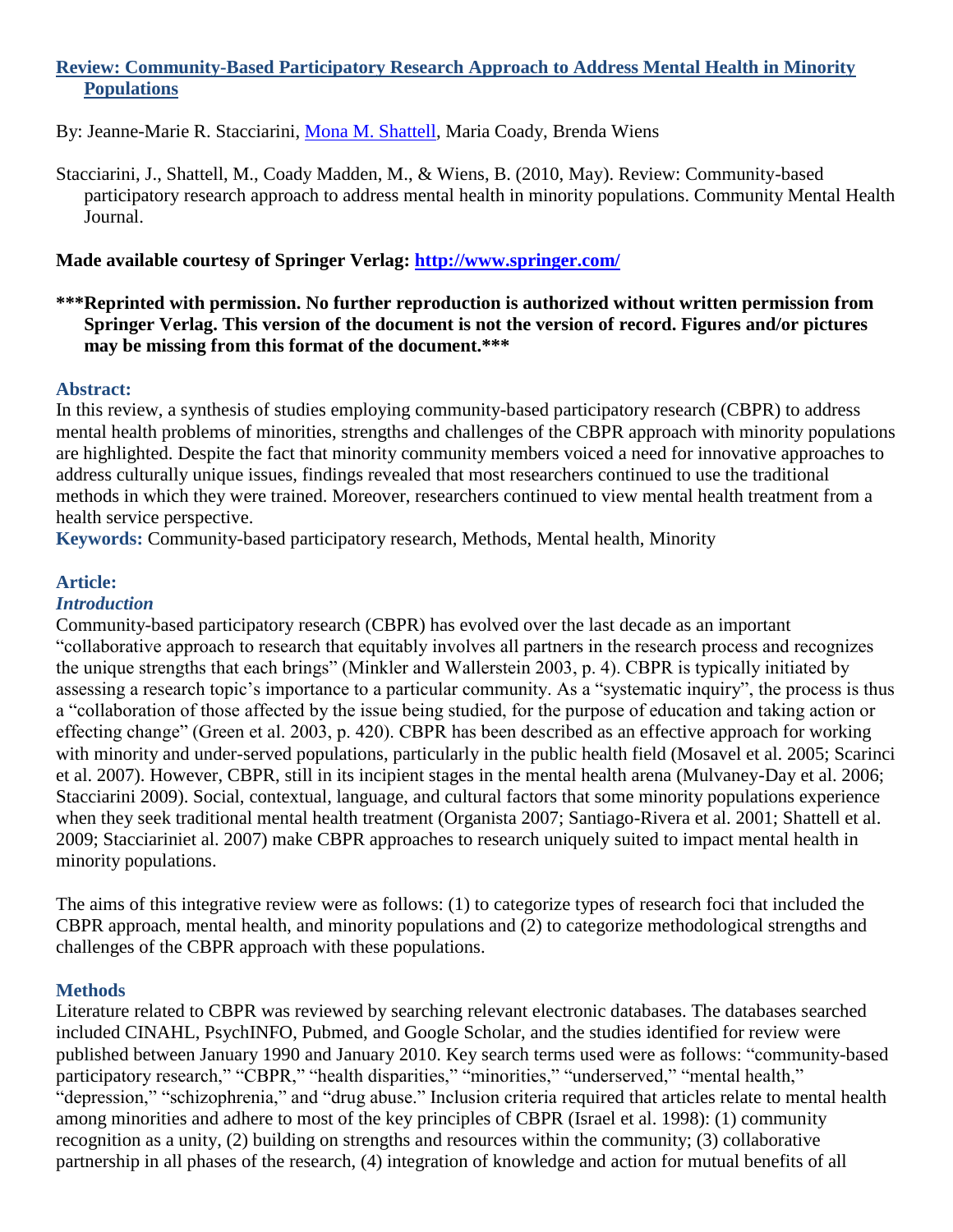partners, (5) promotion of co-learning and an empowering process that encourages social equality, (6) cyclical and iterative process, (7) focus on health from positive and ecological perspectives, and (8) dissemination of findings and knowledge to all partners. Articles that used community sites for the research but did not follow CBPR principles were excluded from this review. The search included articles in English, Spanish, and Portuguese. The reference lists of articles meeting inclusion criteria were scanned to identify additional articles. Of the 50 articles initially reviewed, only twenty met inclusion criteria. The final integrative review consisted of 20 mental health studies among minorities that adhered to most of the key principles of CBPR (see Table 1).

### **Results**

To address our aims, the focus of analysis was narrowed to categorization of types of research foci and methodological strengths challenges of the CBPR approach with minority populations. Research foci were identified, based on each study's main purpose and categorized as follows: (a) development of academiccommunity partnerships and programs, (b) development of resources, (c) mental health assessments, (d) CBPR intervention, and (e) researchers' education about CBPR applied to mental health (see Table 1). Methodological strengths and challenges were categorized according to methodological issues highlighted in each article: (a) study design, (b) combinations of data collection methods, (c) role of promotoras, and (d) methodological challenges.

### Research Foci: Categories Identified

## *Development of Academic Community Partnerships and Programs*

The category describes how academic-community partnerships and programs were developed. Six articles demonstrated how academic and community partners collaborate to define the initial steps of establishing a CBPR study partnership, to create an agenda and rules, and to design and implement the study. A landmark project, Witness for Wellness (W4W), instituted by academic partners from the University of California at Los Angeles (UCLA), Robert Wood Johnson Clinical Scholars Program, RAND Health, UCLA National Institute of Mental Health (NIMH) Center for Health Services Research, Drew University and community partners, was described in a series of six articles (Bluthenthal et al. 2006; Chung et al. 2006; Jones et al. 2006; Patel et al. 2006; Stockdale et al. 2006; Wells et al. 2006). Four of these articles focused on the partnership process, emphasizing its complexity and importance (Bluthenthal et al. 2006; Chung et al. 2006; Stockdale et al. 2006; Wells et al. 2006). The W4W's target goals were to understand and address depression in ethnic minorities (mostly African American) in South Los Angeles, California (Bluthenthal et al. 2006). Three different working groups evolved to facilitate goal attainment: (1) Talking for Wellness, which focused on strategies to help the community talk about depression and thus reduce associated stigma (Chung et al. 2006), (2) Building Wellness, which focused on development of materials to educate healthcare workers about depression (Jones et al. 2006), and (3) Supporting Wellness, which focused on improving policy and advocacy associated with issues related to depression (Stockdale et al. 2006).

In the initial step of building collaboration with the community, Epstein et al. (2007) described their innovative partnerships with African American faith-based organizations to develop a substance abuse education curriculum for fourth, fifth, and sixth graders. They reported that faith-based community organizations can play a critical role in promoting and conducting health research (Epstein et al. 2007).

These articles discussed principles guiding the establishment of CBPR partnerships; described challenges associated with these partnerships, and proposed viable solutions to some of the potential pitfalls. Trust, respect, and promoting engagement in the process were cited as principles undergirding partnership development (Bluthenthal et al. 2006). Several logistical, methodological, social/political, cultural and economical/institutional challenges related to CBPR partnerships were also presented (Lindamer et al. 2009; Shoultz et al. 2006). Proposed solutions included the following: hold meetings in a convenient, central location; engage in frequent email communications to stay in contact and send meeting agendas, circulated in advance; conduct HIPAA (Health Insurance Portability and Accountability Act) training for community members and research team members; and recognize the importance of creating a mission statement to combine both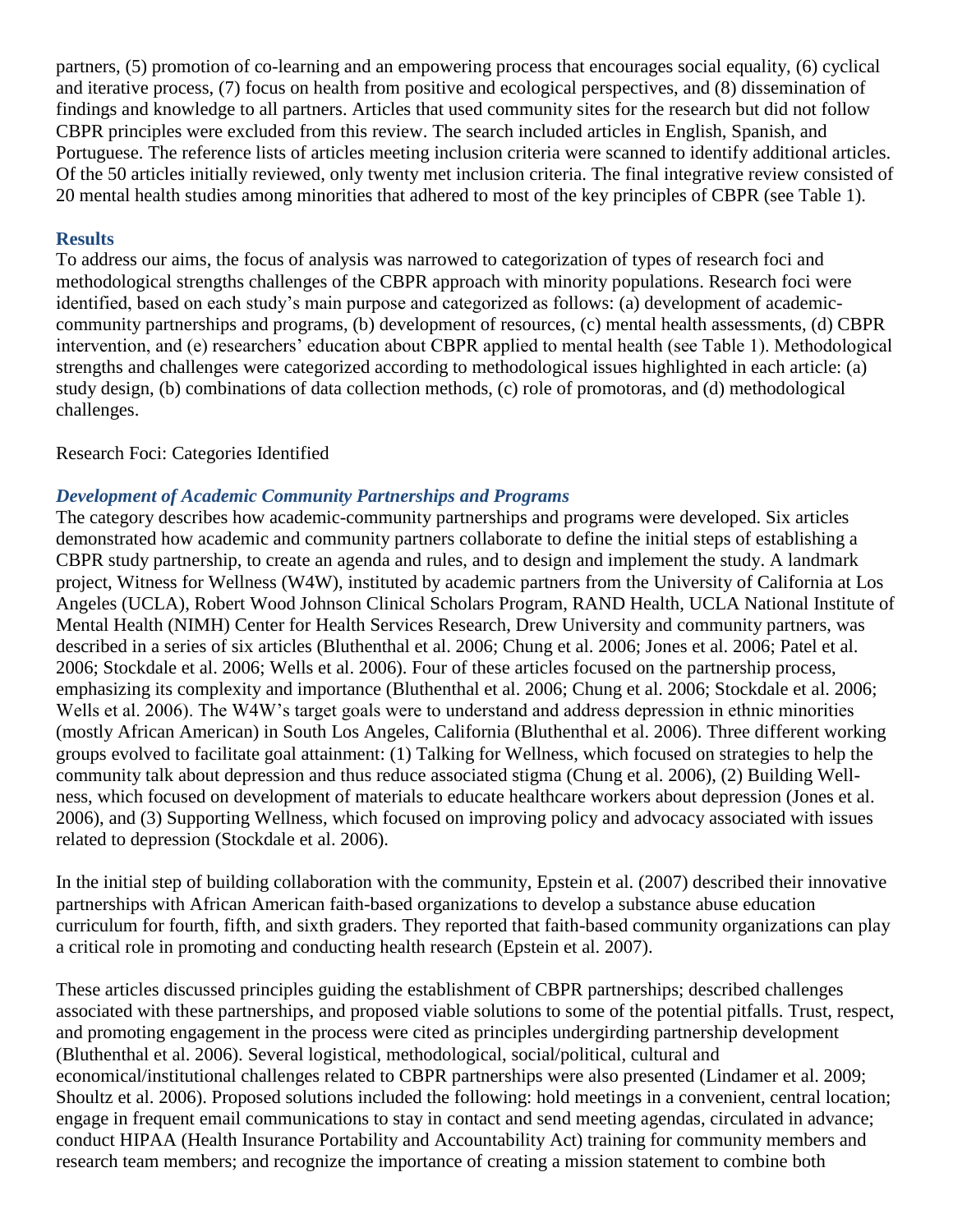university and community expectations (Shoultz et al. 2006). Additionally, Lindamer et al. (2009) highlighted important considerations for planning and executing successful partnerships: strategies for changing preexistent attitudes, sharing or integrating staff personnel, expecting obstacles and formalizing solutions, consistent monitoring and evaluating outcomes, modifying priorities in responses to other partners' issues or concerns, and taking advantage of emerging opportunities.

| Table 1 Community-based participatory research: Methods applied in mental health |
|----------------------------------------------------------------------------------|
|----------------------------------------------------------------------------------|

| Authors                            | Topic                                                                                                                                                                                                                                                           | Type of study/methods                                                                                                                                                                                             | Sample                                                                                                                                                                                                                       |
|------------------------------------|-----------------------------------------------------------------------------------------------------------------------------------------------------------------------------------------------------------------------------------------------------------------|-------------------------------------------------------------------------------------------------------------------------------------------------------------------------------------------------------------------|------------------------------------------------------------------------------------------------------------------------------------------------------------------------------------------------------------------------------|
|                                    | Development of academic community partnerships and program ( $n = 6$ )                                                                                                                                                                                          |                                                                                                                                                                                                                   |                                                                                                                                                                                                                              |
| (2006)                             | Bluthenthal et al. Development of academic-community<br>partnerships to understand/address<br>depression in ethnic minorities (Witness<br>for Wellness-W4W). Also described a<br>kick-off conference to increase<br>community awareness regarding<br>depression | Case study description of the W4W<br>project-study used pre-post surveys and<br>field notes                                                                                                                       | In the kick-off conference, out of<br>262 participants, 51.8% were<br>Blacks and 25% were Hispanics                                                                                                                          |
| Chung et al.<br>(2006)             | Describe the community-academic<br>partnership formed to develop,<br>implement and evaluate a community-<br>generated intervention designed do<br>decrease stigma around depression<br>(Talking Wellness)                                                       | Uses arts-poetry, comedy performances,<br>photography and film to intervene.<br>Mixed-methods (quantitative and<br>qualitative measures) are used to identify<br>the interventions' impact on audience<br>members | African Americans of Los Angeles<br>County are the target population                                                                                                                                                         |
| Stockdale et al.<br>(2006)         | Describe experiences of the Supporting<br>Wellness (SW) working group in a<br>depression outreach/education initiative                                                                                                                                          | Descriptive case-study. The main sources<br>of data are scribe notes from monthly<br>meetings along with authors'<br>observations                                                                                 | African Americans of Los Angeles<br>County are the target population.<br>Meetings were led by two<br>academic co-chairs and two<br>community co-chairs. There is no<br>mention about the size of the<br>entire working group |
| Wells et al.<br>(2006)             | Describes the Los Angeles Community<br>Health Improvement Collaborative<br>(CHIC) for sustaining partnerships and<br>developing research projects to improve<br>health and reduce health disparities                                                            | Describes CHIC leadership monthly<br>meetings, to assess best fit of academic<br>programs and community priorities                                                                                                | UCLA Academic partners from<br>research centers and community<br>partners. Target underserved<br>communities (mostly African<br>Americans) of Los Angeles<br>County                                                          |
| Epstein et al.<br>(2007)           | Effectiveness of the principles of practice<br>for CBPR used to create Space Scouts-<br>a substance abuse education curriculum<br>for fourth-sixth grade youth                                                                                                  | Descriptive study using team meetings,<br>phone calls, focus groups, feed-back<br>forms and update letters                                                                                                        | Pastors, staff and children from<br>African American churches                                                                                                                                                                |
| Shoultz et al.<br>(2006)           | response to challenges (including<br>methodological) faced in the CBPR<br>partnership process, to address intimate<br>partner violence                                                                                                                          | Discuss approaches and solutions used in Descriptive study/theoretical article. One of CBPR research teams (clinical and<br>the challenges discussed is related to<br>methodological issues                       | public health scientists from four<br>community health centers serving<br>distinct, culturally diverse and<br>hard-to-reach populations, and a<br>nurse scientist from an academic<br>institution)                           |
| Authors                            | Subject addressed                                                                                                                                                                                                                                               | Type of study/methods                                                                                                                                                                                             | Sample included                                                                                                                                                                                                              |
| Development of resources $(n = 4)$ |                                                                                                                                                                                                                                                                 |                                                                                                                                                                                                                   |                                                                                                                                                                                                                              |
| Jones et al.<br>(2006)             | Describes the Building Wellness; working<br>group aimed to develop community<br>evidence based action plans to improve<br>services and outreach concerning<br>depression                                                                                        | Minutes from monthly meetings, scribe<br>notes, authors' memories and reflections<br>and material used during community<br>feedback meetings                                                                      | Target population was mostly<br>underserved African Americans<br>in Los Angeles County                                                                                                                                       |
| Reinschmidt and<br>Chong (2007)    | Improving cultural appropriateness of a<br>curriculum toolbox for addressing<br>diabetes and depression                                                                                                                                                         | A descriptive study that used <i>focus groups</i><br>and workshop training                                                                                                                                        | Hispanic communities in Arizona<br>near the US-Mexico border                                                                                                                                                                 |
| Getrich et al.<br>(2007)           | "Unanticipated factors" (e.g., social<br>dynamics of the clinic site, incomplete<br>understanding acceptance of the<br>intervention staff members) when<br>delivering community-based mental<br>health intervention involving<br>promotoras                     | An ethnographic study utilized<br>interviews, field work observations<br>(shadowing promotoras) and field notes                                                                                                   | Ethnic minority patients-<br>Hispanics, $(n = 18)$ , primary-<br>care physicians $(n = 12)$ and<br>promotoras $(n = 5)$                                                                                                      |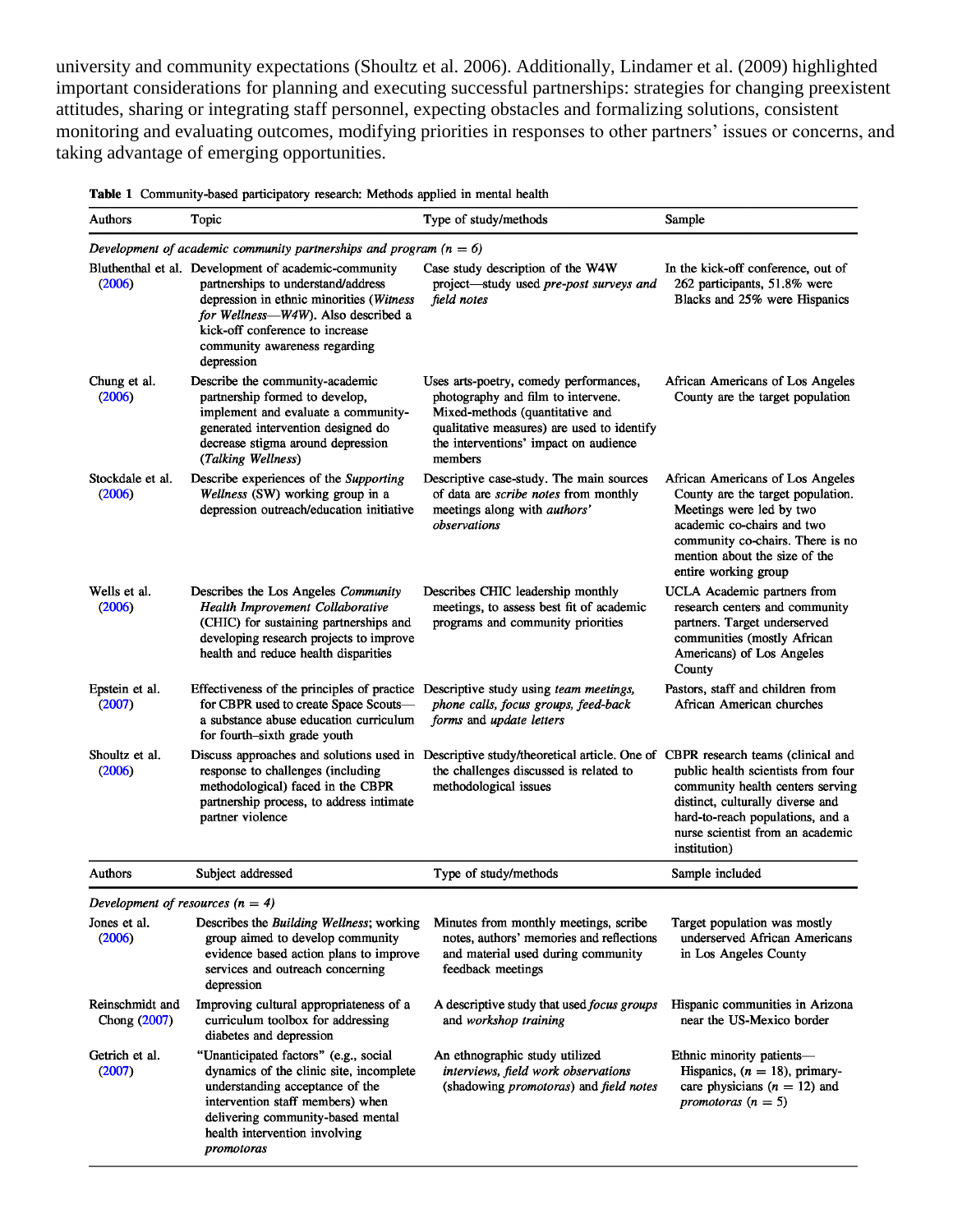| Table 1 | continued |
|---------|-----------|
|         |           |

| <b>Authors</b>                       | Subject addressed                                                                                                                                                                                                                    | Type of study/methods                                                                                                                                                                                      | Sample included                                                                                                                                                                                                                                                                                                                                      |
|--------------------------------------|--------------------------------------------------------------------------------------------------------------------------------------------------------------------------------------------------------------------------------------|------------------------------------------------------------------------------------------------------------------------------------------------------------------------------------------------------------|------------------------------------------------------------------------------------------------------------------------------------------------------------------------------------------------------------------------------------------------------------------------------------------------------------------------------------------------------|
| Patel et al.<br>(2006)               | Development and implementation of two<br>methods for obtaining community<br>feedback                                                                                                                                                 | Description of a modified Delphi<br>technique and the use of Audience<br>Response System (ARS) during a<br>"Report Back Conference"                                                                        | Academic researchers and<br>community members of the<br>Witness for the Wellness project.<br>Additionally ( $n = 167$ ) people<br>from community based<br>organizations, government<br>officials, academic affiliations<br>and health professionals. Target<br>population is mostly underserved<br>African Americans in Los<br><b>Angeles County</b> |
| Mental health assessment ( $n = 8$ ) |                                                                                                                                                                                                                                      |                                                                                                                                                                                                            |                                                                                                                                                                                                                                                                                                                                                      |
| Shattell et al.<br>(2008)            | Factors that affect access, use and<br>perception of mental health services by<br>a Latino population at individual,<br>organizational and community levels                                                                          | Descriptive study using <i>focus groups</i>                                                                                                                                                                | Community members $(n = 7)$ ,<br>public health educator $(n = 1)$<br>academic researcher $(n = 1)$ and<br>students ( $n = 3$ ). They were 3<br>Latinos/3 African Americans/6<br>Caucasians                                                                                                                                                           |
| Schulz et al.<br>(2006)              | Everyday discrimination, depressive<br>symptoms and self-rated general health                                                                                                                                                        | Longitudinal study using data from two<br>waves (1996/2001) of the Eastside<br>Worker Partnership Survey                                                                                                   | African Americans living in East<br>Side of Detroit ( $N = 343$ )                                                                                                                                                                                                                                                                                    |
| Mulvaney-Day<br>et al. (2006).       | Generate intervention in public schools to<br>improve behavioral and academic<br>functioning of students from racial and<br>ethnic minority backgrounds                                                                              | Descriptive study of 3-phases' study<br>using multiple qualitative methods (in-<br>depth interviews, focus groups,<br>workshops, stakeholder dialogue<br>groups, observations and authors'<br>reflections) | Purposive snow sampling (e.g.<br>teachers, school counselors,<br>administrators, and literacy<br>specialists), diverse stakeholders<br>and one organizational<br>consultant involved with schools<br>where students are mostly from<br>racial and ethnic minority groups                                                                             |
| Van Olphen et al.<br>(2003)          | Effects of different forms of religious<br>involvement on health. The mediating<br>effects of social support received in the<br>church as potential mechanism<br>accounting for relationship between<br>church attendance and health | This study was part of CBPR baseline<br>assessment for the East Side Village<br>Health Worker Partnership. Culturally<br>appropriate survey was used to collect<br>data                                    | Random sample of 700 women<br>living in a defined area in<br>Detroit's East Side. In this paper<br>they included only African<br>American respondents ( $n = 679$ )                                                                                                                                                                                  |
| Roberts et al.<br>(2008)             | Identify meaning, perceptions of needs,<br>barriers to access and acceptability of<br>mental health services integrated in<br>primary care clinics                                                                                   | Descriptive study of a single data<br>collection point using focus groups and<br>a questionnaire                                                                                                           | 45 participants (80% African<br>Americans), from 3 low-income<br>urban communities (Smoketown,<br>Shelby Park and Phoenix Hill)                                                                                                                                                                                                                      |
| Shoultz et al.<br>(2010)             | Understand perceptions, responses and<br>needs of Filipina women regarding IPV                                                                                                                                                       | Descriptive study using qualitative and<br>quantitative data from individual<br>interview and focus groups                                                                                                 | Filipino women living in Hawaii<br>$(n = 10)$                                                                                                                                                                                                                                                                                                        |
| Maar et al.<br>(2009)                | Understand strategies, strengths and<br>challenges related to collaborative<br>Aboriginal mental health care                                                                                                                         | Qualitative study using document review,<br>ethnographic interviews and focus<br>groups                                                                                                                    | 15 providers, 23 clients and 3<br>focus groups with community<br>workers and managers (Target-<br>Aboriginal)                                                                                                                                                                                                                                        |
| Shattell et al.<br>(2009)            | Explore how immigrant Latinas describe,<br>cope, and treat depression and<br>depressive symptoms                                                                                                                                     | Descriptive study using <i>focus groups</i>                                                                                                                                                                | 30 Spanish-speaking Latina<br>women living in an emerging<br>immigrant community                                                                                                                                                                                                                                                                     |
| CBPR intervention $(n = 1)$          |                                                                                                                                                                                                                                      |                                                                                                                                                                                                            |                                                                                                                                                                                                                                                                                                                                                      |
| Michael et al.<br>(2008)             | Description of a community-based<br>intervention using popular education to<br>increase "social capital" and physical<br>and emotional well-being in African<br>Americans and Latino communities                                     | Poder es Salud/Power for health<br>intervention integrates quantitative<br>(baseline and follow-up survey) and<br>qualitative (in-depth interviews)<br>methods for data collection and analysis            | 170 Latinos and African<br>Americans in Multnomah<br>county, Oregon                                                                                                                                                                                                                                                                                  |
| Authors                              | Subject addressed                                                                                                                                                                                                                    | Type of study/methods                                                                                                                                                                                      | Sample included                                                                                                                                                                                                                                                                                                                                      |
|                                      | Researchers education on CBPR applied to mental health ( $n = 1$ )                                                                                                                                                                   |                                                                                                                                                                                                            |                                                                                                                                                                                                                                                                                                                                                      |
| Chené, et al.<br>(2005)              | Community advisory group provided<br>mentoring educating researchers about<br>CBPR in mental health and primary<br>care                                                                                                              | Describes <i>training</i> institutes where<br>members of community advisory board<br>presented plenary sessions on research<br>collaboration with communities                                              | Four minority faculty members<br>initiated the programs that<br>focused on poor and underserved<br>communities, and sought help<br>from two senior faculty members                                                                                                                                                                                   |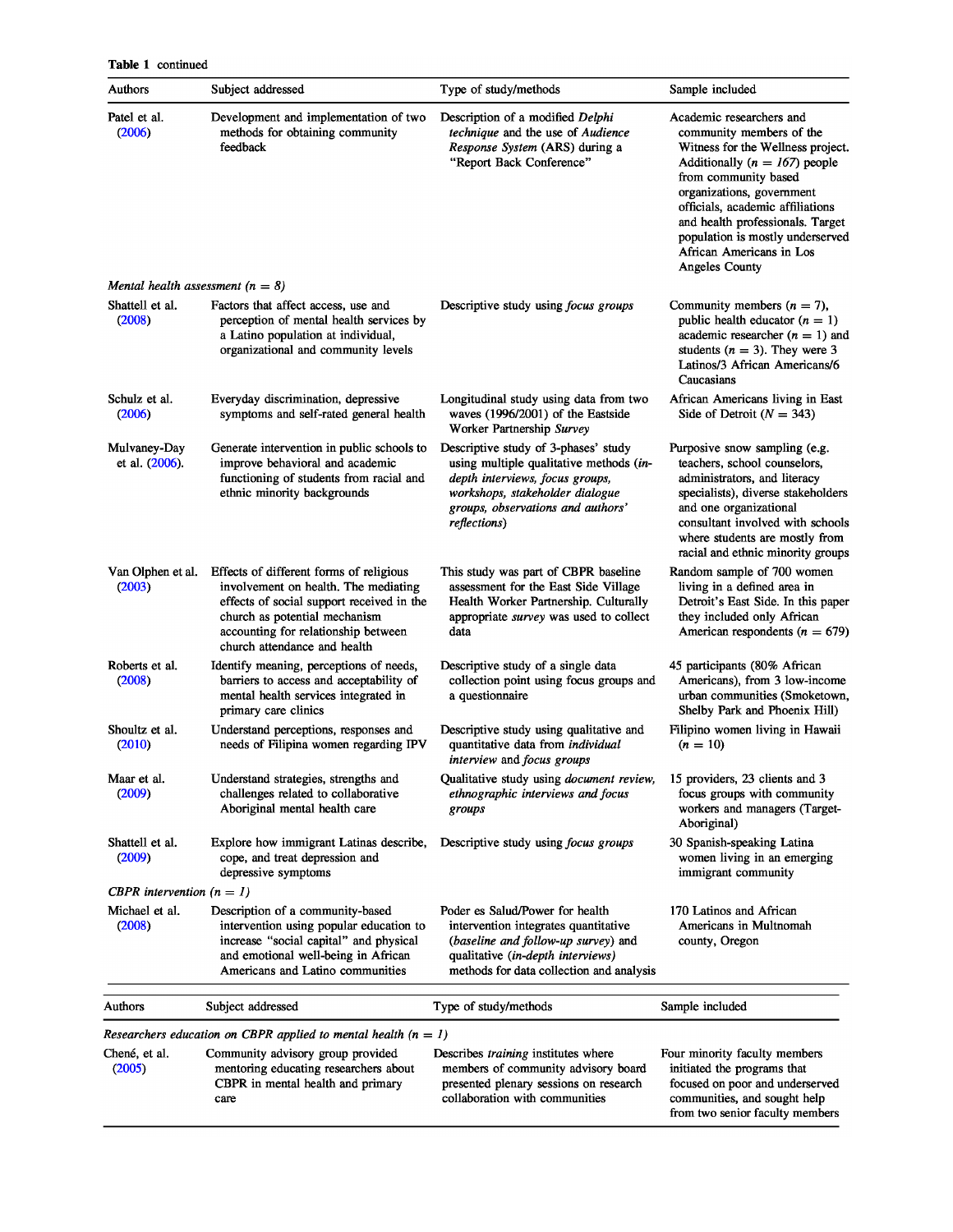#### **Development of Resources**

Four articles focused on resource development while con-ducting CBPR studies and highlighted the following topics: (1) developing a website, a toolkit and one-page depression "fact-sheet" with region-specific referrals, to assist social service caseworkers in recognition of and referral for depression (Jones et al. 2006); (2) improving a previously developed mental health curriculum toolbox for depression and diabetes (in a program named SONRISA, meaning smile in English) (Reinschmidt and Chong 2007); (3) ensure that clear communicative processes are in place with all collaborators to avoid "unanticipated factors" (e.g., lack of clarity involving roles of study partners resulted in misunderstanding/acceptance of the intervention by a clinic staff member during an intervention in a primary care center) (Getrich et al. 2007); and (4) using a modified Delphi technique and an audience response sys-tem as resources for gathering anonymous feedback by partners to evaluate three group action plans of the W4W project (Patel et al. 2006).

## **Mental Health Assessment**

Eight articles addressed mental health assessment. In this category, there were four primary foci: (1) clients and community perception of mental health understanding, coping, needs, access and barriers (Maar et al. 2009; Roberts et al. 2008; Shattell et al. 2008), including acceptability of mental health services delivered in primary care (Roberts et al. 2008) and strategies, strengths and challenges related to collaborative Aboriginal mental health care in rural area (Maar et al. 2009); (2) assessment of daily discrimination in relation to depression, depressive symptoms and self-rated general health (Schulz et al. 2006) and perceptions, responses and needs regarding intimate partner violence (IPV) (Shoultz et al. 2010); (3) assessment of school systems (e.g., teacherassistance teams, organizational dynamics) that could be used to create an intervention to improve behavioral and academic functioning of minority students (Mulvaney-Day et al. 2006).

## **CBPR Intervention**

Only one article (Michael et al. 2008) described an intervention that addressed mental health (considered by the authors to be "social capital," involving physical and emotional well-being) among Latinos and African Americans. In their program (*Poder es Salud*/Power for Health), popular education was used to identify and address health disparities. After receiving training, community health workers (CHWs) met on a regular basis with community members to identify health needs and intervention priorities for the populations. CHWs designed diverse types of interventions to address the communities' mental health priorities. Examples of the interventions included a girl's leadership group, a diabetes support group, and a soccer team for Latina women. Among other positive intervention results, participants reported significant improvement in self-rated physical health (P < 0.004) and a significant decrease in depressive symptoms (P < 0.003) (Michael et al. 2008).

## **Researchers' Education About CBPR Applied to Mental Health**

In the fifth category, one article described the process of training researchers in using CBPR when conducting mental health research among minority groups. Chene´ et al. (2005) described a training institute for minority faculty designed to promote CBPR in mental health and primary care settings. In this study, community advisory board members presented three key concerns: the inclusion of communities when formulating research agendas, consideration of cultural differences, and the practicality of research applications to the population in need. This training emphasized the need for researchers to learn about the community participation roles and to overcome the gap between formal research training and community application.

Methodological Strengths and Challenges: Categories Identified

## *Study Design*

Study designs in CBPR were mostly descriptive  $(n = 18)$  and utilized a large variety of data collection procedures (see Fig. 1). Mixed methods approaches, combining quantitative and qualitative research methods, were documented in many studies (Bluthenthal et al. 2006; Michael et al. 2008). Community engagement was found to be essential in the process of identifying suitable data collection procedures and in creating/adapting instruments that are culturally sensitive to the target community (Roberts et al. 2008).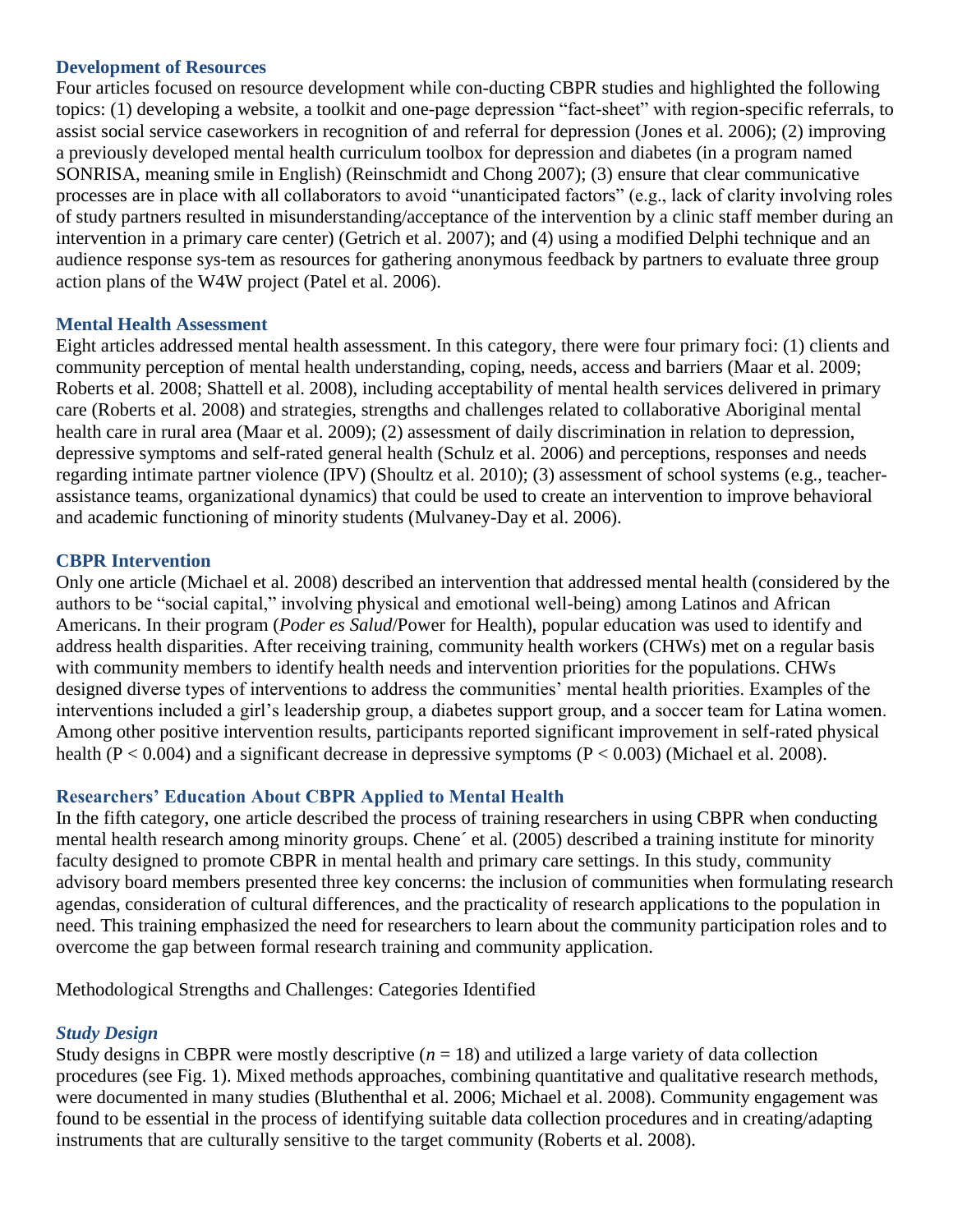## *Combinations of Data Collection Methods*

Combining data collection methods (e.g., stakeholder dialogue, scribe notes, focus groups) were used to capture feedback from the community, depending on the target population and community size. For example, Patel and colleagues (2006) used two methods to obtain feedback regarding three separate group action plans. The first, a modified Delphi technique (review materials, elicit rankings, discuss differences, modify materials and re-vote), was used to elicit feedback about action plans after they were presented to 42 participants (academic researchers and community members) of the W4W project. The second method entailed an *audience response system*. Action plans were presented to a more general sample (e.g., community-based organizations, government officials, academic affiliates, and health professionals) during an event titled "Report Back Conference" ( $N =$ 167), which was held in a movie theater. A handheld device supplied to all participants allowed them to anonymously answer questions and to express opinions about the plans presented. Community members who used the device reported feeling free to voice their honest opinions this way.

Arts/activities were also used as tools for data collection, particularly to connect researcher members and the target community. Chung et al. (2006) performed out-reach programs that included a film screening followed by discussion, a poetry/comedy event, a photo exhibit, and the screening of an existing public service announcement. These activities were used to build new community relationships and to offer a variety of social forums in which community members might feel empowered to safely talk about depression, therefore reducing or demystifying the stigma associated with the disease and its treatment. Other researchers also described an intervention using a variety of activities/strategies (socio-drama, soccer, Aztec dance class) for the purpose of bonding with participants to promote health and to collect data (Michael et al. 2008).





#### **Role of Promotoras**

Soliciting the help of *promotoras* (trained, non-professional health workers from the target community) was mentioned as an important strategy for enhancing the methodological research process. *Promotoras* were reported to be highly effective in the following areas: (1) advising, creating, and validating culturally appropriate instruments to collect data, (2) recruiting participants (Roberts, et al. 2008), (3) piloting a curriculum tool box before utilizing it with the community (Reinschmidt and Chong 2007), (4) acting as trusted community members who could help with the contextual sources of suffering (e.g., housing problems, inadequate food, unemployment, and violence/trauma) when addressing depression among Latinos (Getrich et al. 2007), and (5) promoting health within the target community (Michael et al. 2008).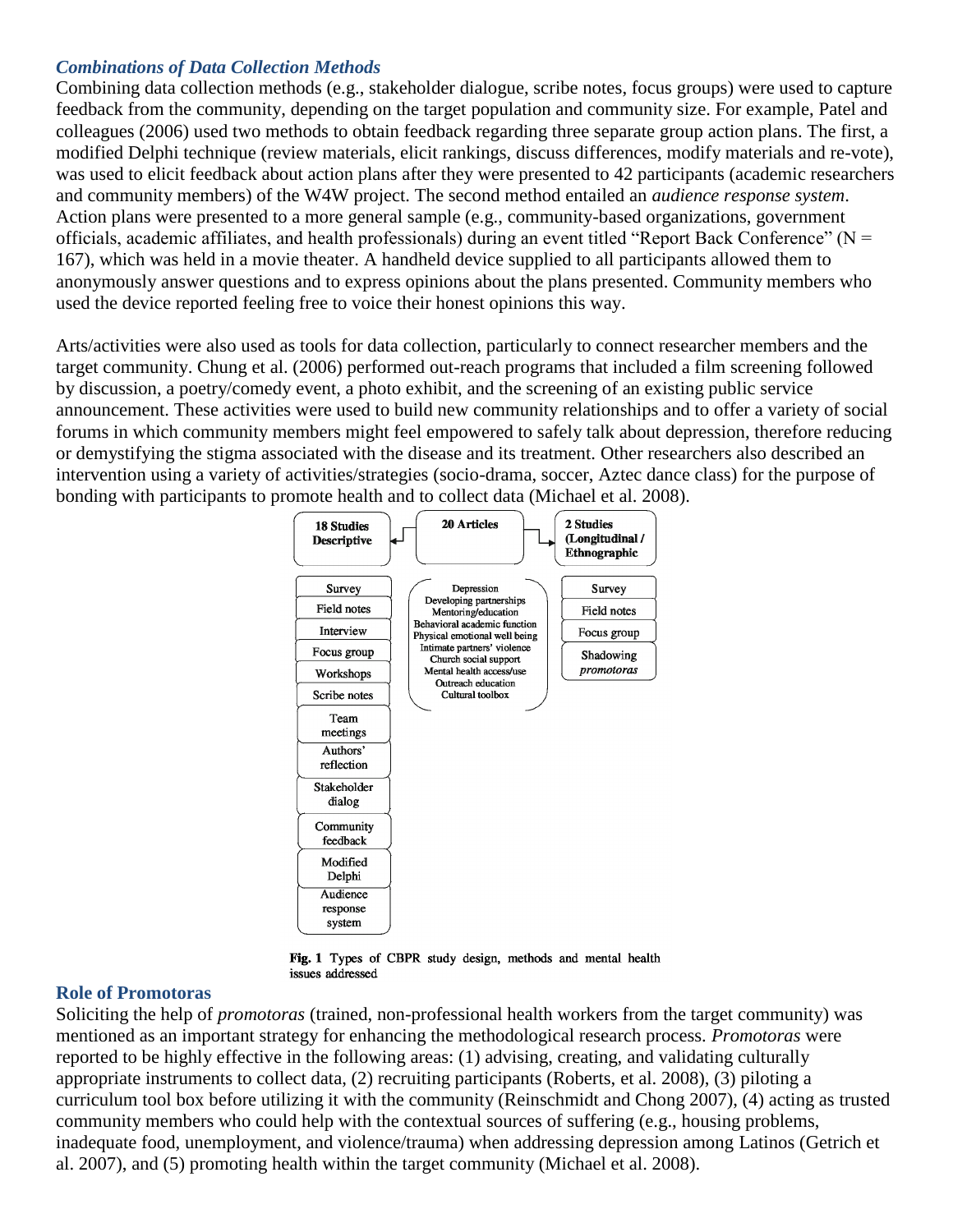### **Methodological Challenges**

Methodological challenges were present in most of the CBPR studies that met inclusion criteria. For example, Mulvaney-Day et al. (2006) noted that their methods needed to be continually *adjusted* for congruence with the study as it progressed through logical stages (e.g., under-stand the school system, generate potential solutions and developing pilot systems-level interventions) of the study. Chung et al. (2006) reported that challenges (e.g., time-frame available, lack of community members' experience in developing the survey instrument, understanding/ respecting potential participants' literacy levels) appeared during creation of the survey for use after outreach activities.

Because of the dynamic community process, Michael et al. (2008) were not able to identify whether postintervention survey respondents directly participated in intervention activities that were offered to community residents at large. This methodological limitation challenged their study results, making it difficult to determine if improvements in health outcomes were related to intervention activities or to other natural changes in the communities studied.

When addressing mental health issues, CBPR studies offer new perspectives with community leaders inclined to "*promote mental health*" differently than the traditional methods that would focus on an illness approach. Although the articles reviewed focused on different mental health issues (e.g., depression, intimate partner violence), the CBPR approach attempted to combine many possible aspects related to mental illness (educating healthcare professionals) and restoring the mental wellness (e.g., using popular education to approach the community) (Michael et al. 2008).

#### **Discussion and Implications**

Most of the articles reviewed described the *mental health assessment* and *development of academic community partnerships and programs*, indicating that we are in the initial steps of identifying communities' needs and recognizing community members as vital collaborators in research efforts to address mental health issues among minorities (Green et al. 2003; Israel et al. 2005; Minkler and Wallerstein 2003). The review also indicated that CBPR is a relatively new approach in the mental health arena (Mulvaney-Day et al. 2006) and that a large variety of methods for data collection were used (e.g., interviews, surveys, focus groups, activities involving the arts, stake-holders' discussions, and field notes). In addition, researchers and community partners collaborated in the continual adjustment of research methods with the goals of respecting and supporting the needs and culture of target communities (Chung et al. 2006; Reinschmidt and Chong 2007).

Traditional mental illness assessment tools and structured instruments are still mainstays in CBPR research (Schulz et al. 2006); however, community leaders, promotoras and potential participants in research studies are expressing the need for more culturally appropriate and inclusive research methods/approaches with minorities/ underserved populations. In one study, community members did acknowledge the need to talk about depression but urged researchers to focus on wellness as a more culturally appropriate strategy to effectively converse with the population being studied (Chung et al. 2006). Balancing discussion of depression with wellness not only encouraged communication among this group but appeared to help dissipate the stigma attached to depression. Thus, a culturally unique "language" or a more general focus on mental health promotion or health and wellness may play a key role in overcoming challenges to address mental health with minority populations. In addition, obtaining feedback from participants during all stages of data collection and the ability to adjust strategies/instruments accordingly may be essential for designing culturally appropriate interventions with minorities.

Arts and literature have long been used in health education to engage people, assess aspects of a community's health, change awareness and attract attention to a health issue, promote community-building, and promote healing (McDonald et al. 2003). This review indicates that the CBPR approach may facilitate a higher degree of accept-ability of activities involving the arts to assess and address mental health among minorities.

The use of *promotoras*/community health workers as facilitators (e.g., generating instruments/tools, data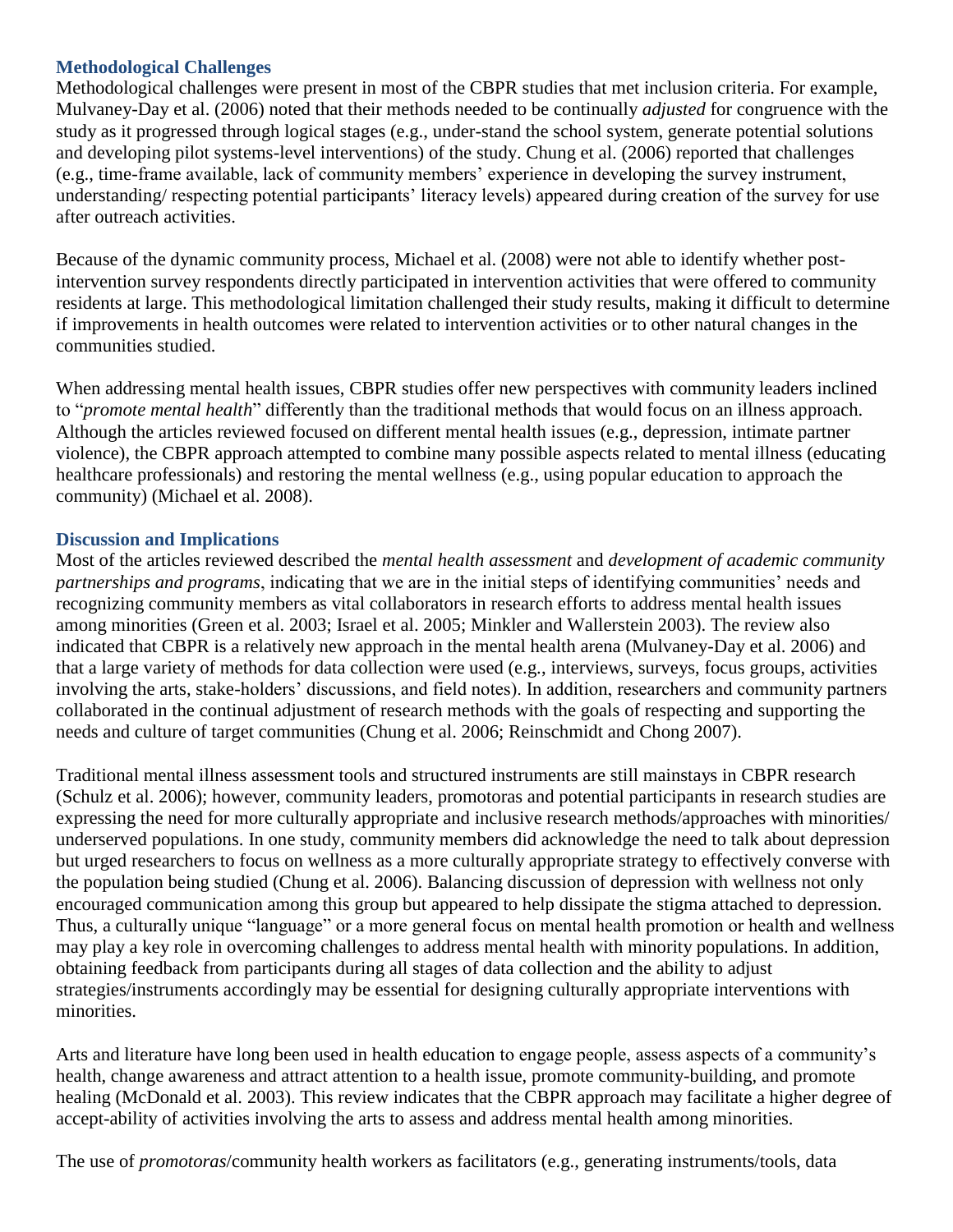collection approaches) of the research process was employed and emphasized in some studies (Getrich et al. 2007; Michael et al. 2008; Reinschmidt and Chong 2007). Although *promotoras* have been successfully engaged in other areas of health (e.g., cancer prevention and diabetes management) (Bullock and McGraw 2006; Cherrington et al. 2008), more studies are needed to explore the potential role of promotoras in mental health research, especially in the process of overcoming stigma, developing culturally appropriate interventions to address mental health issues, and to promote mental health among minority groups. Community members and *promotoras* could significantly influence mental health researchers to shift the "illness" approach mostly used by researchers to a "*wellness*" approach (Chung et al. 2006).

The majority of studies reviewed here focused on mental health issues among adults, while just two studies (Epstein et al. 2007; Mulvaney-Day et al. 2006) included a focus on children. Epstein et al. (2007) developed Space Scouts to teach children about drug abuse through their churches, and Mulvaney-Day et al. (2006) worked with schools to obtain information that could be used to create an intervention to improve behavioral and academic functioning of minority students. CBPR methods could provide an effective approach for addressing mental health issues among minority youth, particularly because of the need to reduce ethnic disparities in access to child mental health services (General 2000). Also, CBPR methods may be well suited to working with schools in minority communities, an important venue for reaching children and providing services. Further studies are needed to determine the feasibility and effectiveness of CBPR approaches to address mental health issues among youth in minority communities.

Despite the fact that minority community members voiced a need for innovative approaches to address culturally unique issues, findings revealed that most researchers continued to use the traditional methods in which they were trained in and to view treatment from a health service perspective (Chene´ et al. 2005; Wells et al. 2006). More doctoral and post-doctoral training in CBPR is needed. Community members are demanding innovative methods, indicating a difficult shift to the CBPR model research. CBPR methods are determined not only by the study purpose, but by ongoing input from the population being studied, the applicability of measurement tools, how the information learned is to be used, in what context and setting, and by the theoretical perspectives—including "local" theory (Israel et al. 1998).

Although a variety of methods can be used in the CBPR approach, all CBPR studies share an emphasis on maintaining a partnership among researchers and participants, and working openly, directly, and collaboratively with one another throughout the research process with the over-arching goal of positive social change (Flaskerud and Nyamanthi 2000). One general criticism of the CBPR approach is that lack of standardized methods can make comparisons between studies difficult or impossible. In discussing CBPR challenges, Shoultz et al. (2006) indicate that data obtained through the CBPR approach may have a limited application to other populations because the methods are personalized (e.g., instrument adaptations based on feedback from community leaders about cultural appropriateness) to more closely mesh with the needs, resources and priorities of the community partnerships and the target population.

Community-based participatory research approaches in mental health are associated with methodological challenges such as lack of mental health researcher experts in communities, and research participants or community advisory board members relocating outside the community, (Chung et al. 2006; Mulvaney-Day et al. 2006) and will require researchers to acquire a new "lens" to look at the problem from a different perspective. Flexibility, creativity, and open-mindedness are essential skills for conducting CBPR in the mental health arena.

Limitations of this descriptive integrative review should be noted. It was not possible to focus specifically on mental health *outcomes* related to interventions employing the CBPR approach. Only one intervention study was identified. Few researchers have used the CBPR approach (including employing *promotoras*) when intervening with mental health issues among minorities; there is a substantial need to move toward more comprehensive com-munity-academia collaboration to address mental health among minorities.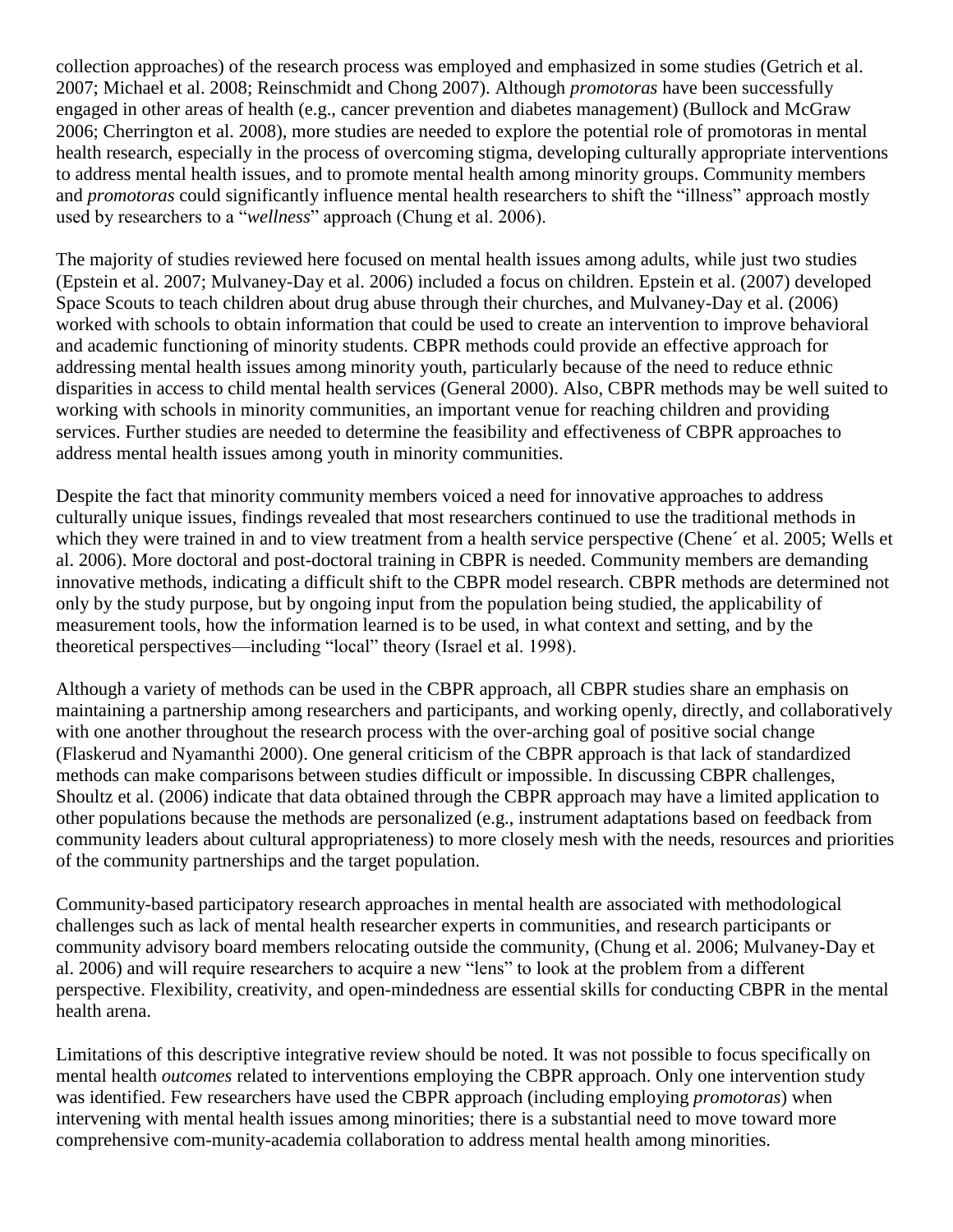Community-based participatory research has great potential for helping to reduce mental health treatment disparities among minorities and other underserved populations. Mental health researchers interactively work with community collaboration, in the complex task of employing CBPR as a viable approach to promote mental health and to address mental health problems in underserved minority populations. CBPR researchers must be willing to explore new and culturally appropriate methods, capture the "*unique language*" that the community as a whole recommends and accepts to address mental health among minorities. Thus, collaborating with the required shift from a *health service perspective* to more *community driven-interventions*.

# **References**

Bluthenthal, R. N., Jones, L., Fackler-Lowrie, N., Ellison, M., Booker, T., Jones, F., et al. (2006). Witness for wellness: Preliminary findings from a community-academic participatory research mental health initiative. Ethnicity and Disease, 16(1), S18–S34.

Bullock, K., & McGraw, S. A. (2006). A community capacity-enhancement approach to breast and cervical cancer screening among older women of color. Health and Social Work, 31(1), 16–25.

Chene´, R., Garcı´a, L., Goldstrom, M., Pino, M., Roach, D., Thunderchief, W., et al. (2005). Mental health research in primary care: mandates from a community advisory board. Annals of Family Medicine, 3(1), 70–72. Cherrington, A., Ayala, G. X., Amick, H., Scarinci, I., Allison, J., & Corbie-Smith, G. (2008). Applying the community health worker model to diabetes management: Using mixed methods to assess implementation and effectiveness. Journal of Health Care Poor and Underserved, 19(4), 1044–1059.

Chung, B., Corbett, C., Boulet, B., Cummings, J., Paxton, K., McDaniel, S., et al. (2006). Talking wellness: A description of a

community-academic partnered project to engage an African-American community around depression through the use of poetry, film and photography. Ethnicity and Disease, 16(1 Suppl. 1),S67–S78.

Epstein, J., Kadela-Collins, K., Bailey-Burch, B., Walker-Thoth, D., & Pancella, T. (2007). Space Scouts: A collaboration between university researchers and African American churches. Journal of Ethnicity in Substance Abuse, 6(1), 31–43.

Flaskerud, J. H., & Nyamanthi, A. M. (2000). Collaborative inquiry with low income Latina women. Journal of Health Care for the Poor and Underserved, 11(3), 326–342.

General, S. (2000). Report of the surgeon general's conference on children's mental health: A national action agenda. Washington, DC: US Government Printing Office.

Getrich, C., Heying, S., Willging, C., & Waitzkin, H. (2007). An ethnography of clinic "noise" in a communitybased, promotora-centered mental health intervention. Social Science and Medicine, 65(2), 319–330.

Green, L., George, M., Daniel, M., Frankish, C., Hebert, C., Bowie, W., et al. (2003). Guidelines for participatory research in health promotion. In M. Minkler & N. Wallerstein (Eds.), Community based participatory research for health (pp. 419–428). San Francisco: Jossey-Bass.

Israel, B. A., Eng, E., Schulz, A., & Parker, E. A. (Eds.). (2005). Methods in community-based participatory research for health. San Francisco: Jossey-Bass.

Israel, B. A., Schulz, A. J., Parker, E. A., & Becker, A. B. (1998). Review of community-based research: Assessing partnership approaches to improve public health. Annual Review of Public Health, 19, 173–202. Jones, D., Franklin, C., Butler, B. T., Williams, P., Wells, K. B., & Rodriguez, M. A. (2006). The building wellness project: A case history of partnership, power sharing, and compromise. Ethnicity and Disease, 16(1 Suppl 1), S54S66.

Lindamer, L. A., Lebowitz, B., Hough, R. L., Garcia, P., Aguirre, A., Halpain, M. C., et al. (2009). Establishing an implementation network: lessons learned from community-based participatory research. Implementation Science, 4(17).

Maar, M. A., Erskine, B., McGregor, L., Larose, T. L., Sutherland, M. E., Graham, D., et al. (2009). Innovations on a shoestring: a study of a collaborative community-based Aboriginal mental health service model in rural Canada. International Journal of Mental Health Systems, 3(27).

McDonald, M., Antunez, G., & Gottemoeller, M. (2003). Using the arts and literature in health education. In M. Torres & G. Cernada (Eds.), Sexual and reproductive health promotion in Latino populations (pp. 161–174). New York, NY: Baywood.

Michael, Y. L., Farquhar, S. A., Wiggins, N., & Green, M. K. (2008). Findings from a community-based